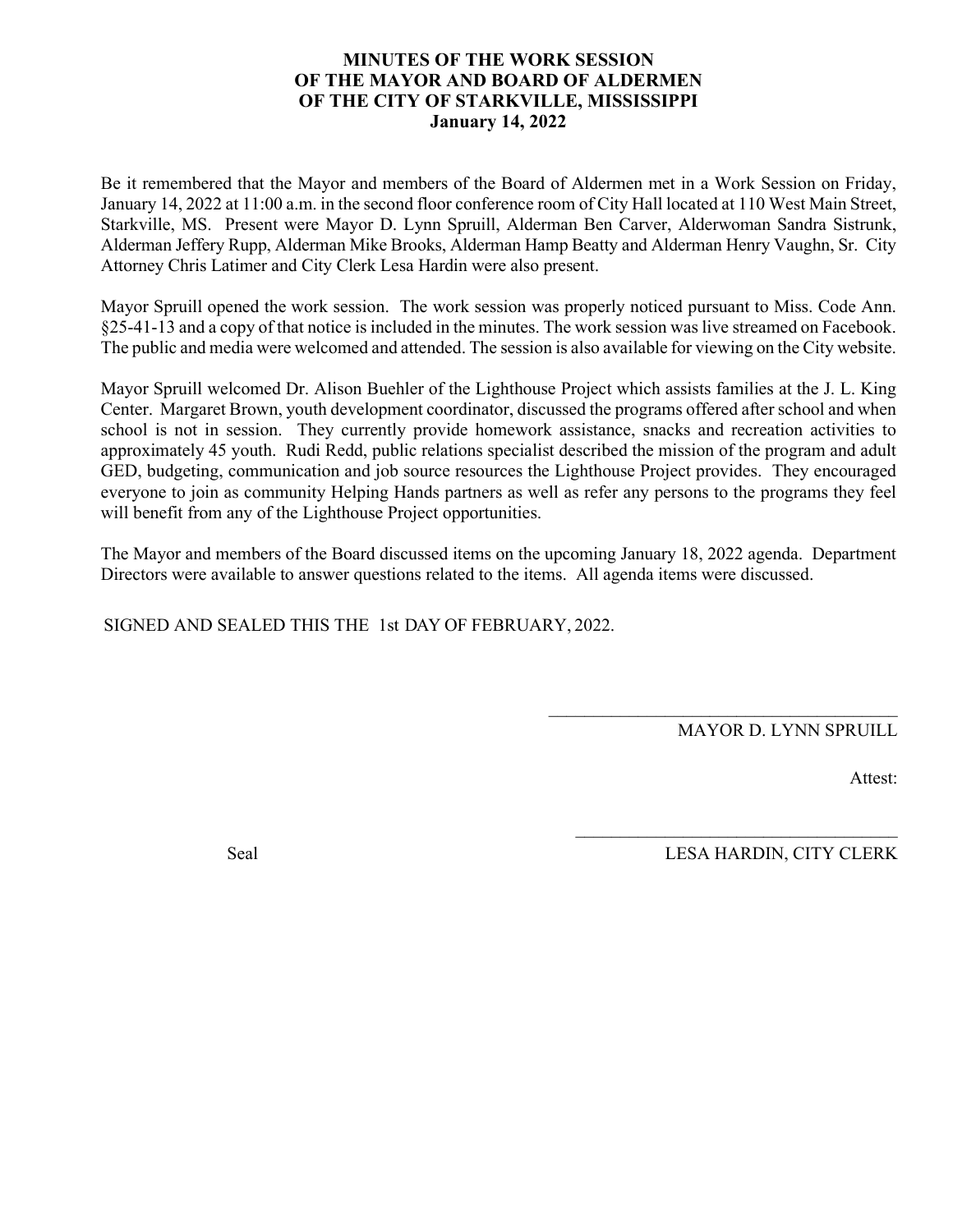

## **THERE WILL BE A WORK SESSION OF THE MAYOR AND BOARD OF ALDERMEN ON FRIDAY, JANUARY 14, 2022**

# **AT 11:00 AM IN THE STARKVILLE CITY HALL LOCATED AT 110 WEST MAIN STREET IN THE SECOND FLOOR CONFERENCE ROOM**

The public and media are invited to attend.

*The City of Starkville is accessible to persons with disabilities. Please call the ADA Coordinator at (662) 323-2525 ext. 3119, in advance for any services requested.*